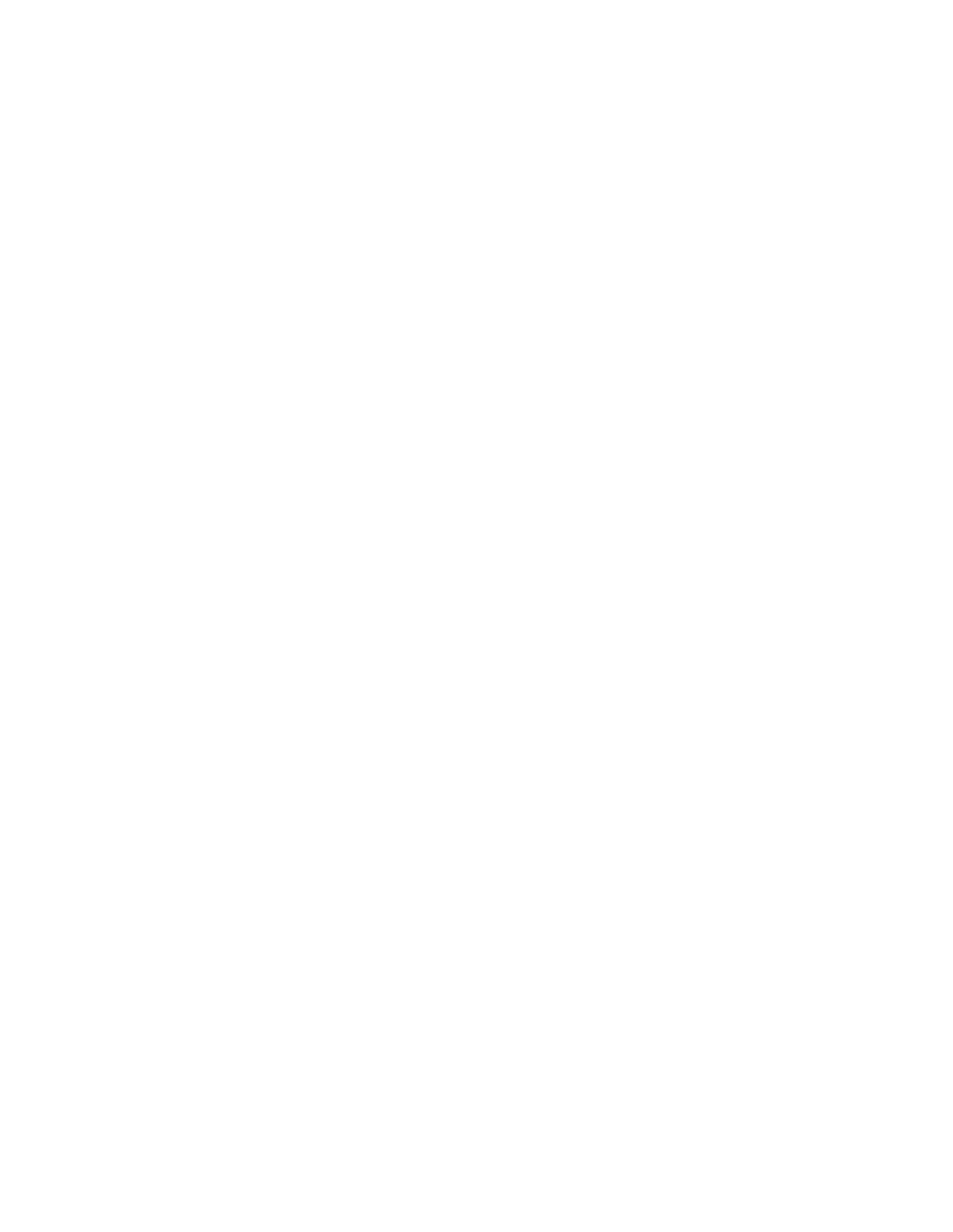#### 370.1130973 G799

Green, Gary

# **Transition planning for culturally and linguistically diverse youth**

Baltimore, MD: Paul H. Brookes Publishing, 2011.

*Summary:* Too often, culturally and linguistically diverse (CLD) youth with disabilities have a tougher road to adulthood than their Caucasian peers with disabilities. This evidence-based guide teaches readers key skills and best practices in culturally responsive, family-centred transition planning, including how to: understand the special challenges CLD families may face during the transition process, including cultural biases, and limited English proficiency; minimize conflict and strengthen communication with CLD families; encourage students participation in transition planning; collaborate closely with families throughout the whole process; provide effective cultural competence training to school personnel; and much more.

*Subjects: School-to-work transition; Minority people with disabilitiesô Education (Secondary);* Minority people with disabilities oVocational guidance; Minority people with disabilities  $\hat{o}$ Counseling of.

#### 370.115 B828

Compton-Lilly, Catherine (Ed.)

# **Breaking the silence : recognizing the social and cultural resources students bring to the classroom**

Newark, DE: International Reading Association, 2009.

*Summary:* The standards-based initiatives that dominate educational policy and practice today typically focus only on the surface skills of reading, isolating teaching and learning from the social and cultural contexts that are a part of every classroom. Fortunately in this volume you will enter classrooms in which literacy is treated as more than just as set of skills, and discover solutions and possibilities for providing culturally responsive teaching. *Subjects:* Multicultural education; Critical pedagogy.

370.117 C486 Chartock, Roselle

# **Strategies and lessons for culturally responsive teaching : a primer for K-12 teachers** Boston, MA: Pearson, 2010.

*Summary*: This book offers teachers 40 interdisciplinary, classroom-tested strategies, and activity-based approaches for becoming culturally responsive. Adaptable to all grade levels and subject specialties, the content and strategies presented are grounded in theories developed by researchers and teachers who actively teach and write about multicultural education. *Subjects*: Multicultural educationô Curricula.

#### 370.117 D261

#### Davis, Bonnie

#### **How to teach students who don't look like you : culturally responsive teaching strategies** Thousand Oaks, CA: Corwin, 2012.

*Summary*: This book helps all educators to tailor instruction to their own unique student population, to reflect on their own cultures and how they shape their views of the world, to cultivate a deeper understanding of race and racism, to create culturally responsive instruction, and to understand culture and how it affects learning.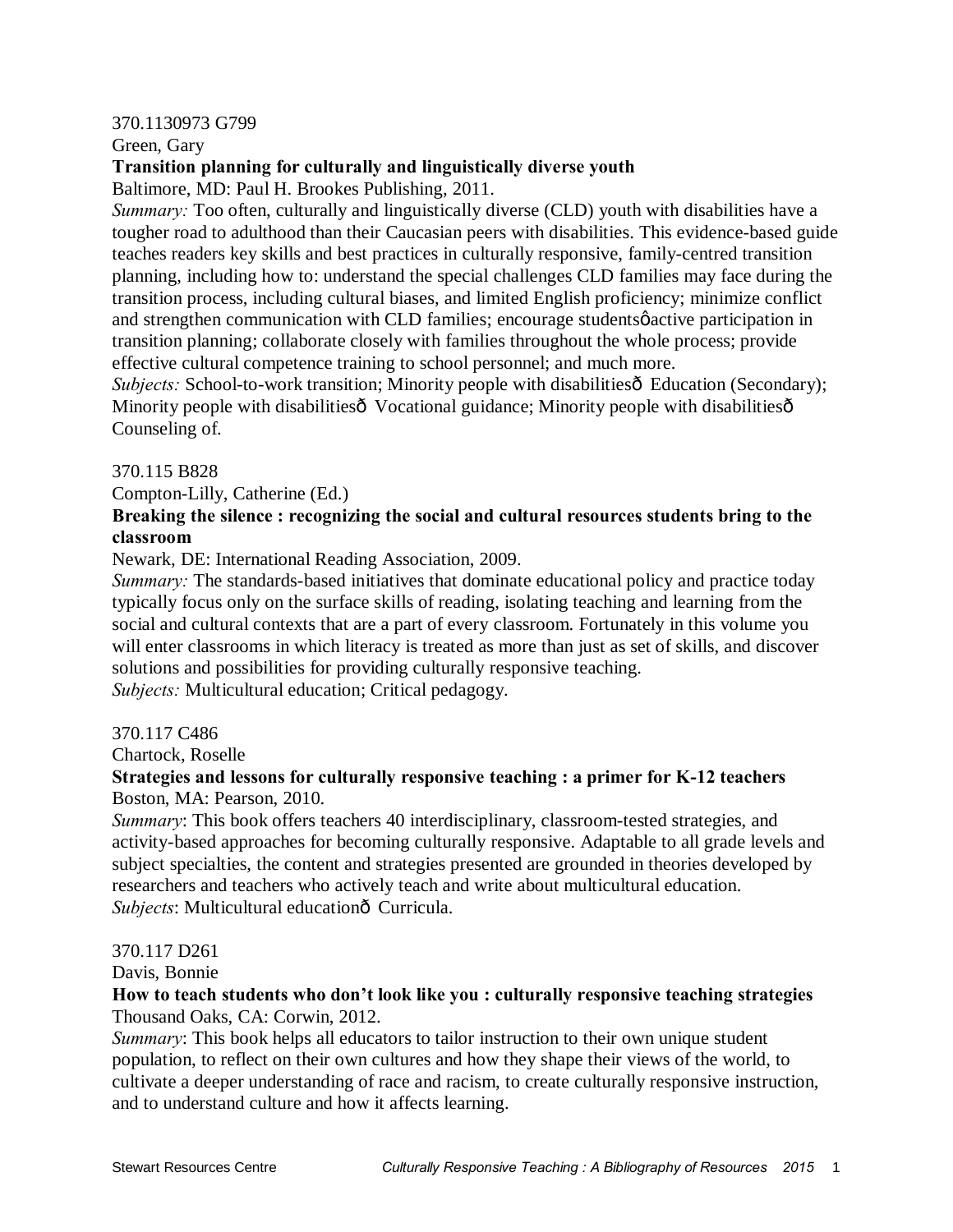*Subjects*: Pluralism (Social sciences); School environment; Minorities $\hat{\mathbf{o}}$  Education; Multicultural education.

#### 370.117 D352

Delgado-Gaitan, Concha

# **Building culturally responsive classrooms : a guide for K-6 teachers**

Thousand Oaks, CA: Corwin Press, 2006.

*Summary*: The author shows how teachers who honour real culture can transform the context and content within their classroom and become culturally responsive to all their students. This resource covers the topics of classroom discipline, classroom arrangement, and parent and community involvement to create a culturally inclusive learning setting. In addition, this book explains how teachers can use instructional strategies that are culturally responsive to teach literacy, mathematics, science, and more.

Subjects: Multicultural education; Multiculturalismô Study and teaching (Elementary); Classroom management.

#### 370.117 D435

Derman Sparks, Louise

# **What if all the kids are white? Anti-bias multicultural education with young children and families**

New York, NY: Teachers College Press, 2006.

*Summary*: The authors propose seven learning themes to help young white children resist messages of racism and build identity and skills for thriving in a multicultural country and world. The text includes strategies, resources, and classroom examples for implementing the learning themes in early childhood settings.

*Subjects*: Whitesô Race identityô United States; Racismô Study and teaching (Early childhood); Multicultural education.

#### 370.117 H739

Hollie, Sharroky

# **Culturally and linguistically responsive teaching and learning : classroom practices for student success**

Huntington Beach, CA: Shell Education, 2012.

*Summary*: This resource provides concrete practical activities and easy-to-implement strategies that address culture and language in five key areas: classroom management, academic literacy, academic vocabulary, academic language, and learning environment.

*Subjects*: Multicultural education; Classroom management; English language<sub>0</sub> Study and teachingô Foreign speakers; Effective teaching.

#### 370.117 N677

Nieto, Sonia

# **Finding joy in teaching students of diverse backgrounds : culturally responsive and socially just practices in U.S. classrooms**

Portsmouth, NH: Heinemann, 2013.

*Summary:* The author explores the common themes of teaching with a social justice perspective, the moral dimensions of teaching, advocating for students, and challenging the status quo. She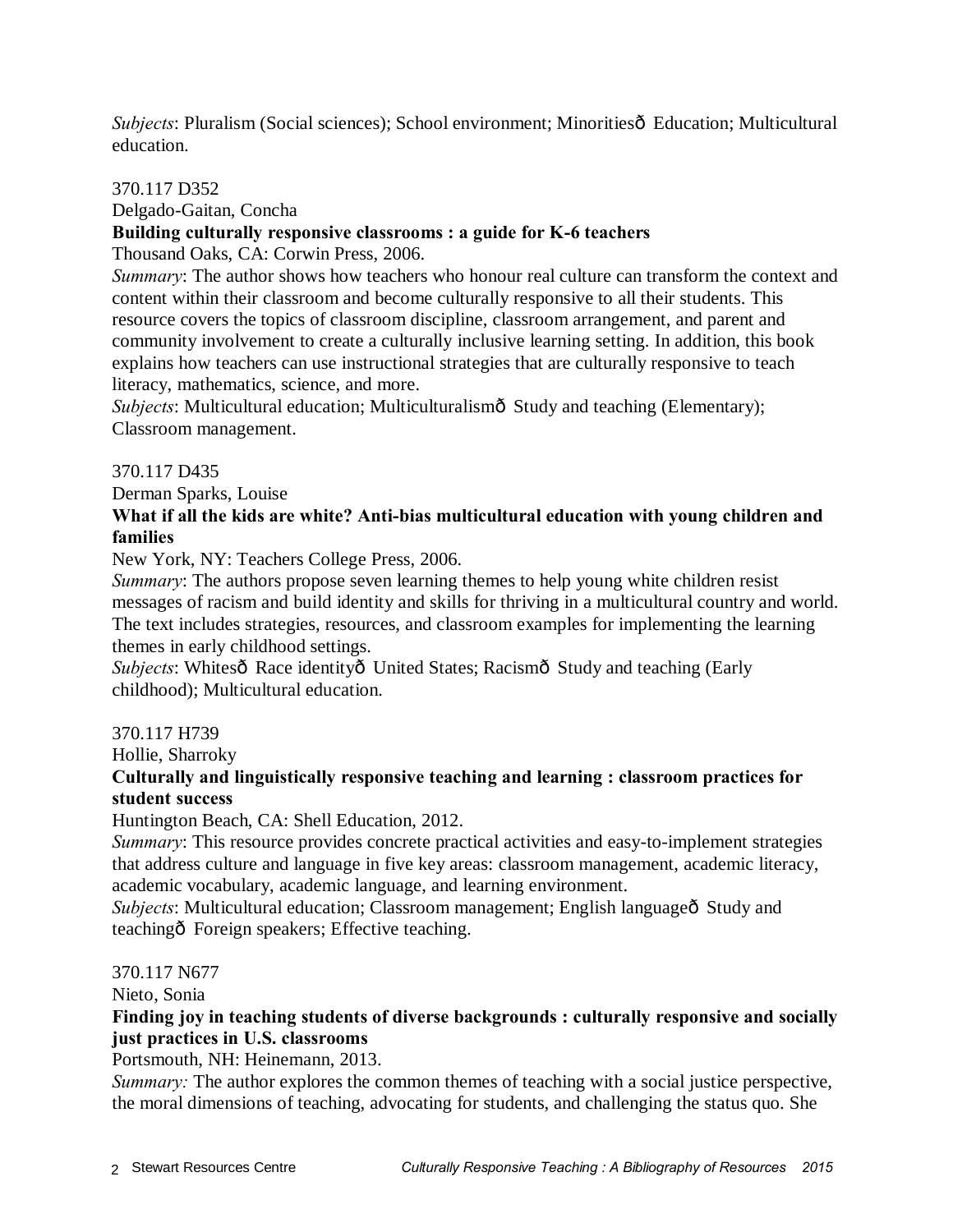raises a persuasive argument that teaching is an ethical endeavor, that we must honor studentsø identities and believe in their futures, and that ultimately teaching is an act of love. *Subjects*: Multicultural education; Minoritiesô Education.

#### 370.117 S726

Souto-Manning, Mariana

# **Multicultural teaching in the early childhood classroom : approaches, strategies, and tools, preschool-2nd grade**

New York, NY: Teachers College Press, 2013.

*Summary*: This book features an array of approaches, strategies, and tools for teaching multiculturally in the early years. The teachers and classrooms described provide young children with rich educational experiences that empower them to understand themselves in relation to others. You will see culturally responsive teaching that fosters educational equity while also meeting standards. This book is sprinkled with questions for reflection and implementation that encourage educators to start planning ways of enhancing their own teaching, making their early childhood setting a more equitable learning space.

*Subjects*: Early childhood education; Multicultural educationô Study and teaching.

#### 370.117 T325

Terrell, Raymond D.

#### **Culturally proficient leadership : the personal journey begins within**

Thousand Oaks, CA: Corwin, 2008.

*Summary*: This book provides a step-by-step approach for creating a cultural autobiography to help educators reflect on their underlying beliefs, assumptions, and backgrounds. This resource addresses a broad range of differences relevant to today $\alpha$  schools, including race, ethnicity, national origin, language, gender, social class, sexual orientation, faith, and ability; features compelling first-person narratives from the authors now cross-cultural journeys; and includes reflective questions and prompts to guide readers in examining how their cultural experiences influence their leadership practice.

*Subjects*: Educational sociologyô United States; Multicultural educationô United States.

#### 370.154 G493

Ginsberg, Margery B.

# **Excited to learn : motivation and culturally responsive teaching**

Thousand Oaks, CA: Corwin, 2015.

*Summary:* The book identifies and provides easily customized teaching methods based on four conditions of the framework: inclusion (respect and connectedness), attitude (choice and relevance), meaning (challenge and engagement), and competence (authenticity and effectiveness). Illustrated through narrative and outline formats, the framework is attuned to the planning needs of busy educators.

*Subjects*: Motivation in education; Culturally relevant pedagogy.

370.72 C968 Berryman, Mere **Culturally responsive methodologies** Bingley, UK: Emerald Group Publishing, 2013.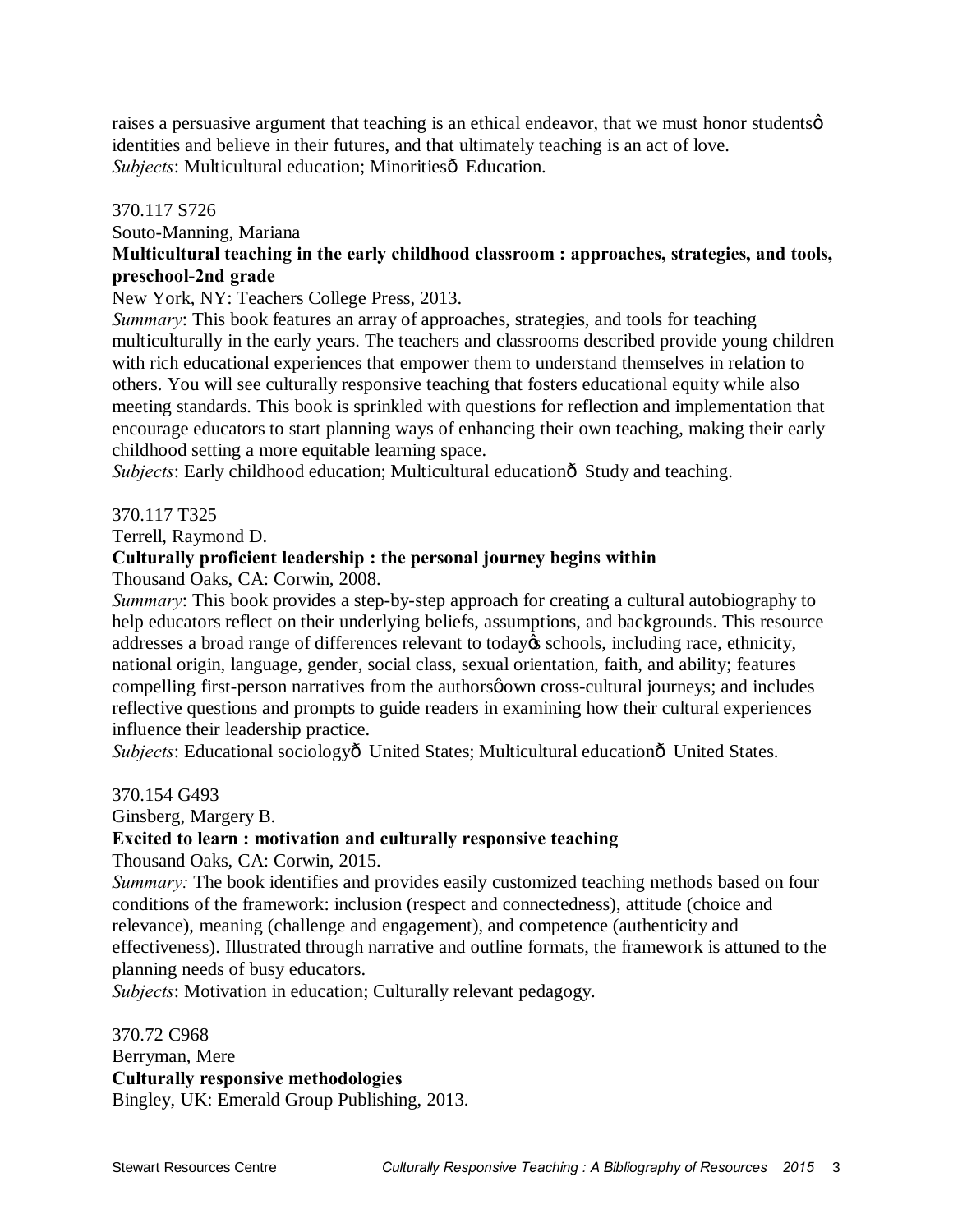*Summary*: This book puts forward a new position from which to navigate our research in the hope that we can contribute to a more respectful and humble way of working with all peoples. These new methodologies require the researcher to develop relationships that may enable them to intimately come to respect and know the 'Other' with whom they seek to study. Such a process of reciprocity challenges traditional research notions of distance and neutrality, opening up instead streams of research that call for engagement through the establishment of relational discourses.

*Subjects*: Social sciencesô Researchô Methodology; Researchô Methodology.

# 371.1024 P659

Pinto, Laura, E.

### **From discipline to culturally responsive engagement : 45 classroom management strategies** Thousand Oaks, CA: Corwin, 2013.

*Summary*: The author outlines action steps for teachers to reflect critically on their management style, then implement changes to supercharge the learning experience for students of all cultural backgrounds.

*Subjects*: Behavior modification; Multicultural education; Classroom management.

# 371.4 S832

Stephens, Diana L.

# **Culturally proficient collaboration : use and misuse of school counselors**

Thousand Oaks, CA: Corwin, 2011.

*Summary*: This book provides a conceptual framework and practical protocols for recognizing school counselors as change agents for school improvement, and equity advocates for all students.

*Subjects*: Student counselorsô Professional relationships; Cross-cultural counseling; Educational counseling.

#### 371.826 C186

Campano, Gerald

# **Immigrant students and literacy : reading, writing, and remembering**

New York, NY: Teachers College Press, 2007.

*Summary*: This book demonstrates how culturally responsive teaching can make learning come alive. Drawing on his experience as a fifth-grade teacher in a multiethnic school where children spoke over 14 different home languages, the author reveals how he created a language arts curriculum from the students own rich cultural resources, narratives, and identities. *Subjects*: Multicultural education; Language arts; Children of immigrantsô Education.

#### 371.826942 L753

Lindsey, Randall B.

# **Culturally proficient education : an asset-based response to conditions of poverty**

Thousand Oaks, CA: Corwin, 2010.

*Summary:* Using the framework of cultural proficiency, this resource offers educators the knowledge and skills to maximize educational opportunities for all students, independent of studentsø socioeconomic status.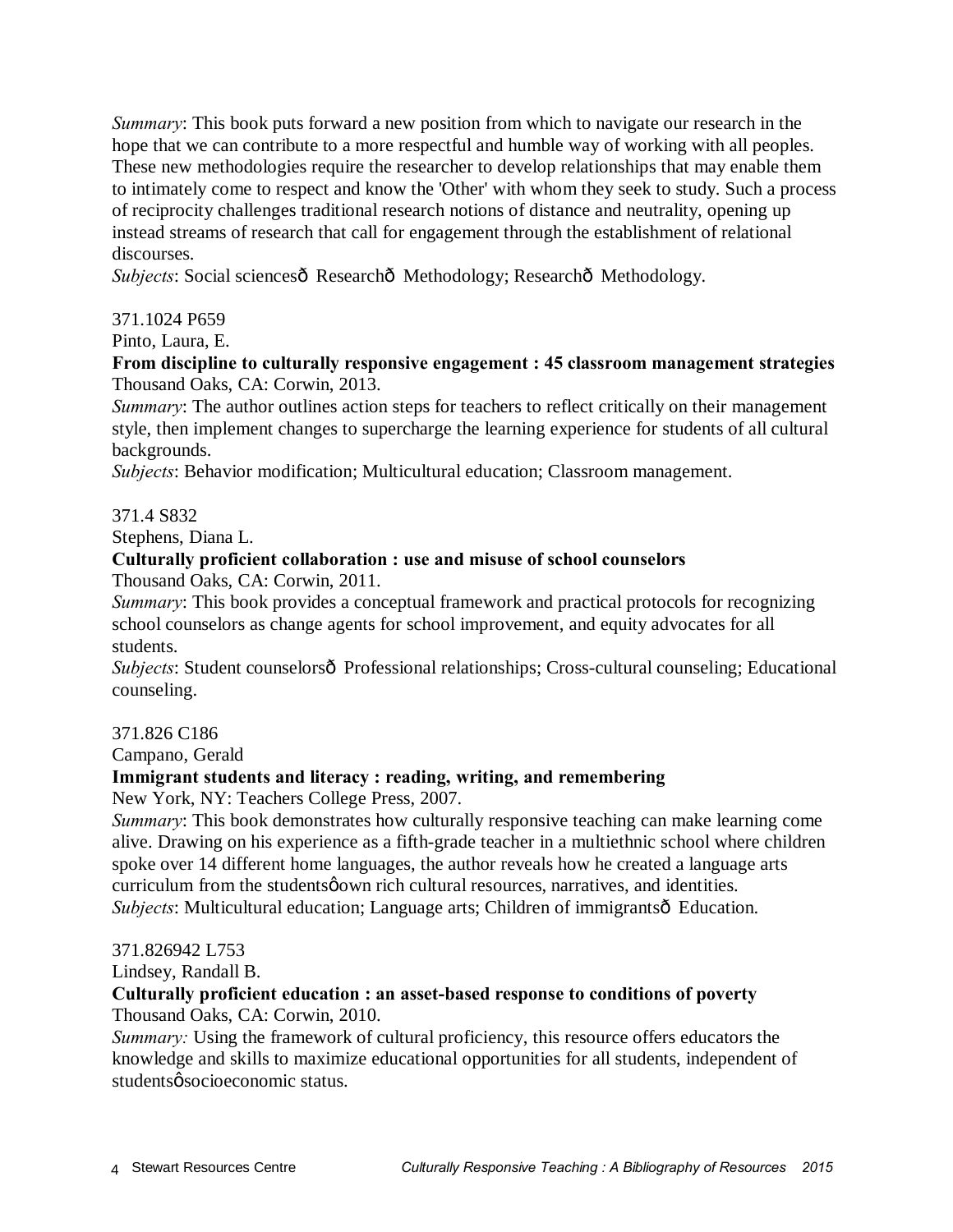*Subjects*: Children with social disabilities <del>6</del> Education; Poor<sub>o</sub> Education; Educational equalization.

#### 371.82997 A323

#### **Alaska standards for culturally responsive schools : cultural standards for students, educators, schools, curriculum, communities**

Fairbanks, AK: Alaska Native Knowledge Network, 1998.

*Subjects: Indians of North Americaô Educationô Alaska; Multicultural educationô Alaska;* Educationô Alaskaô Standards.

#### 371.82997 I39

#### **Developing a culturally responsive school division : final report**

Saskatoon SK: Saskatoon Public Schools, 2008.

*Summary:* The study included two action research sites, Pleasant Hill Community School, and Mount Royal Collegiate. It also included networking with the Alaskan Native Knowledge Network and the Alaskan Dept. of Education.

*Subjects*: Native childrenô Educationô Saskatchewan.

#### 371.82997 S452

#### **Seeking their voices: improving Indigenous student learning outcomes**

Regina, SK: University of Regina Press, 2014.

*Subjects:* Native studentsô Educationô Canada; Native peoplesô Educationô Canada; Indians of North Americaô Educationô Canadaô Research.

#### 372.41 M152

McIntyre, Ellen

#### **Reading instruction for diverse classrooms : research-based, culturally responsive practice** New York, NY: Guilford Press, 2011.

*Summary*: Structured around the  $\delta$ big five core topics of an effective reading program $\delta$ phonemic awareness, phonics, fluency, vocabulary, and comprehensionô the book explains tried-and-true teaching strategies for fostering all studentsø achievement.

*Subjects*: Reading (Elementary) $\hat{\sigma}$  Social aspects; Children $\hat{\sigma}$  Books and reading; Language arts (Elementary); Multicultural education; Reading (Elementary).

#### 372.6 S353

Schmidt, Patricia Ruggiano

#### **50 literacy strategies for culturally responsive teaching, K-8**

Thousand Oaks, CA: Corwin Press, 2006.

*Summary*: This resource celebrates awareness of individual, ethnic, cultural, linguistic, and economic diversity, and addresses all aspects of studies within the context of culturally responsive teaching.

*Subjects*: Literacy; Multicultural education; Language arts (Elementary).

428.0071 S691 Soltero, Sonia W.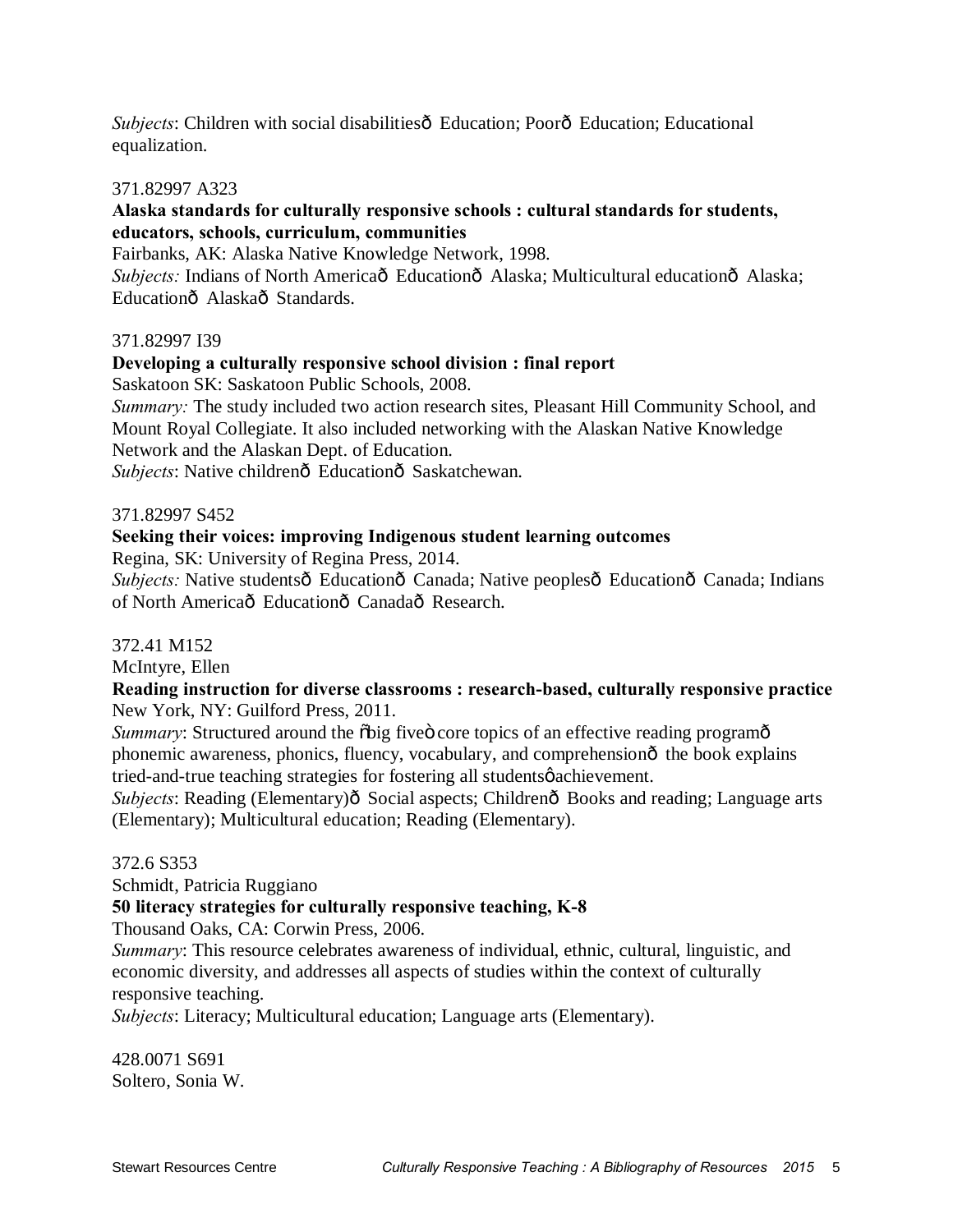# **Schoolwide approaches to educating ELLs : creating linguistically and culturally responsive K-12 schools**

Portsmouth, NH: Heinemann, 2011.

*Summary*: The author provides: real-life examples of students, parents, teachers, school leaders, and community organizers that illustrate school-wide challenges and successes; identification of 9 common myths surrounding second language acquisition and best practices for overcoming them; school-wide curricular planning and program design for a holistic and integrative approach including needs assessment and implementation; effective classroom instruction and learning practices that best help ELLs develop strong foundations in language, literacy, and content learning; and leadership and advocacy recommendations to improve ELL educational equity and access.

*Subjects*: English languageô United States; Education, Bilingual; Language artsô Correlation with content subjects; English languageô Study and teachingô Foreign speakers.

#### 428.42 C968

#### **Culturally responsive literacy instruction**

Thousand Oaks, CA: Corwin Press, 2009.

*Summary:* This book connects students *øbackgrounds*, interests, and experiences to the curriculum. Teachers will find effective practices to help plan, implement, manage, and evaluate literacy instruction for students with culturally and linguistically diverse backgrounds. *Subjects:* Language artsô Social aspectsô United States; Readingô Remedial teaching; English languageô Study and teachingô Foreign speakers.

#### **Information File**

Cultural Diversity Culturally Relevant Assessment Culturally Relevant Pedagogy Culturally Responsive Teaching Integrating Aboriginal Content and Perspectives into Curriculum

#### **Sample Articles**

Antone, E. (2003). Culturally framing Aboriginal literacy and learning. *Canadian Journal of Native Education , 27*(1), 7-15.

Battiste, M. (2009). Naturalizing Indigenous knowledge in Eurocentric education. *Canadian Journal of Native Education, 32*(1), 5-18.

Bazron, B., Osher, D., & Fleischman, S. (2005). Creating culturally responsive schools. *Educational Leadership, 63*(1), 83-84.

Berger, P., & Epp, J. R. (2006). Practices against culture that õworkö in Nunavut schools: Problematizing two common practices. *McGill Journal of Education, 41*(1), 9-26.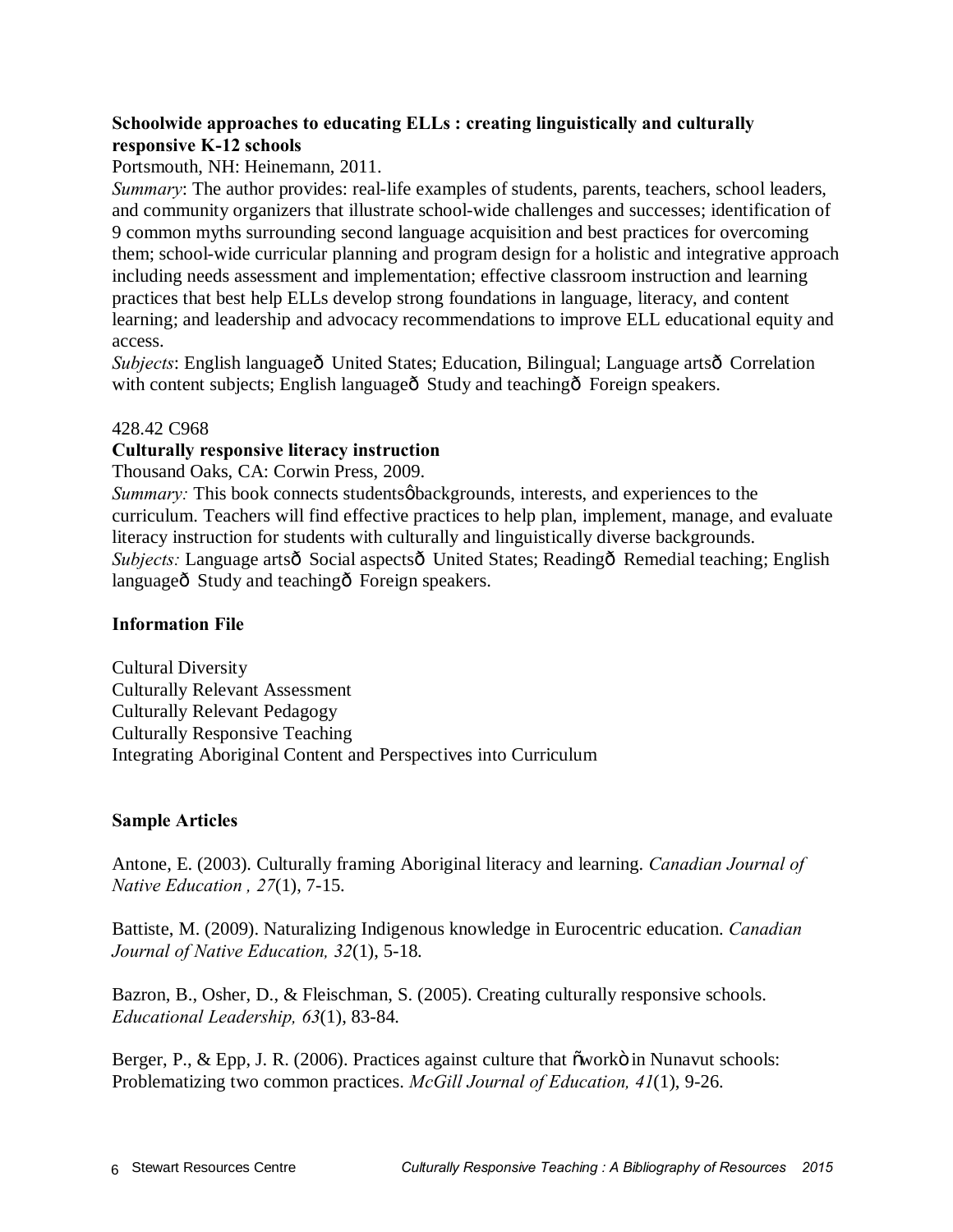Castagno, A. E., & Brayboy, B. M. J. (2008). Culturally responsive schooling for Indigenous youth: A review of the literature. *Review of Educational Research, 78*(4), 941-993.

Chamberlain, S. P. (2005). Recognizing and responding to cultural differences in the education of culturally and linguistically diverse learners. *Intervention in School and Clinic, 40*(4), 195- 211.

Fiedler, C. R., Chiang, B., Van Haren, B., Halberg, S., & Boreson, L. (2008). Culturally responsive practices in schools: A checklist to address disproportionality in special education. *Teaching Exceptional Children, 40*(5), 52-59.

Friesen, J. B., & Ezeife, A. N. (2009). Making science assessment culturally valid for Aboriginal students. *Canadian Journal of Native Education, 32*(2), 24-37.

Horsford, S. D., Grosland, T., & Gunn, K. M. (2011). Pedagogy of the personal and professional: Toward a framework for culturally relevant leadership. *Journal of School Leadership, 21*(4), 582-606.

Iannacci, L. (2014). Competent and valued: Responding to culturally and linguistically diverse studentsøliteracy and identity. *Education Canada*, 54(1), 18-20.

Ignas, V. (2004). Opening doors to the future: Applying local knowledge in curriculum development. *Canadian Journal of Education, 28*(1/2), 49-60.

Kanu, Y. (2002). In their own voices: First Nations students identify some cultural mediators of their learning in the formal school system. *Alberta Journal of Educational Research, 48*(2), 98- 121.

Kanu, Y. (2005). Teachers *o* perceptions of the integration of Aboriginal culture into the high school curriculum. *Alberta Journal of Educational Research, 51*(1), 50-68.

Lewthwaite, B., Owen, T., Doiron, A., Renaud, R., & McMillan, B. (2014). Culturally responsive teaching in Yukon First Nation settings: What does it look like and what is its influence? *Canadian Journal of Educational Administration and Policy, 155*, 1-35.

Lipka, J., Sharp, N., Brenner, B., Yanez, E., & Sharp, F. (2005). The relevance of culturally based curriculum and instruction: The case of Nancy Sharp. *Journal of American Indian Education, 44*(3), 31-54.

Michell, H. (2012). School science from the eyes of the Woodlands Cree: Using the Migawap dwelling and traditional values as a guide to plot fundamental key concepts and ideas. *The Canadian Journal of Native Studies, 32*(2), 19-49.

Morcom, L. A. (2014). Determining the role of language and culture in First Nations schools: A comparison of the First Nations Education Act with the policy of the Assembly of First Nations. *Canadian Journal of Educational Administration and Policy, 163,* 1-27.